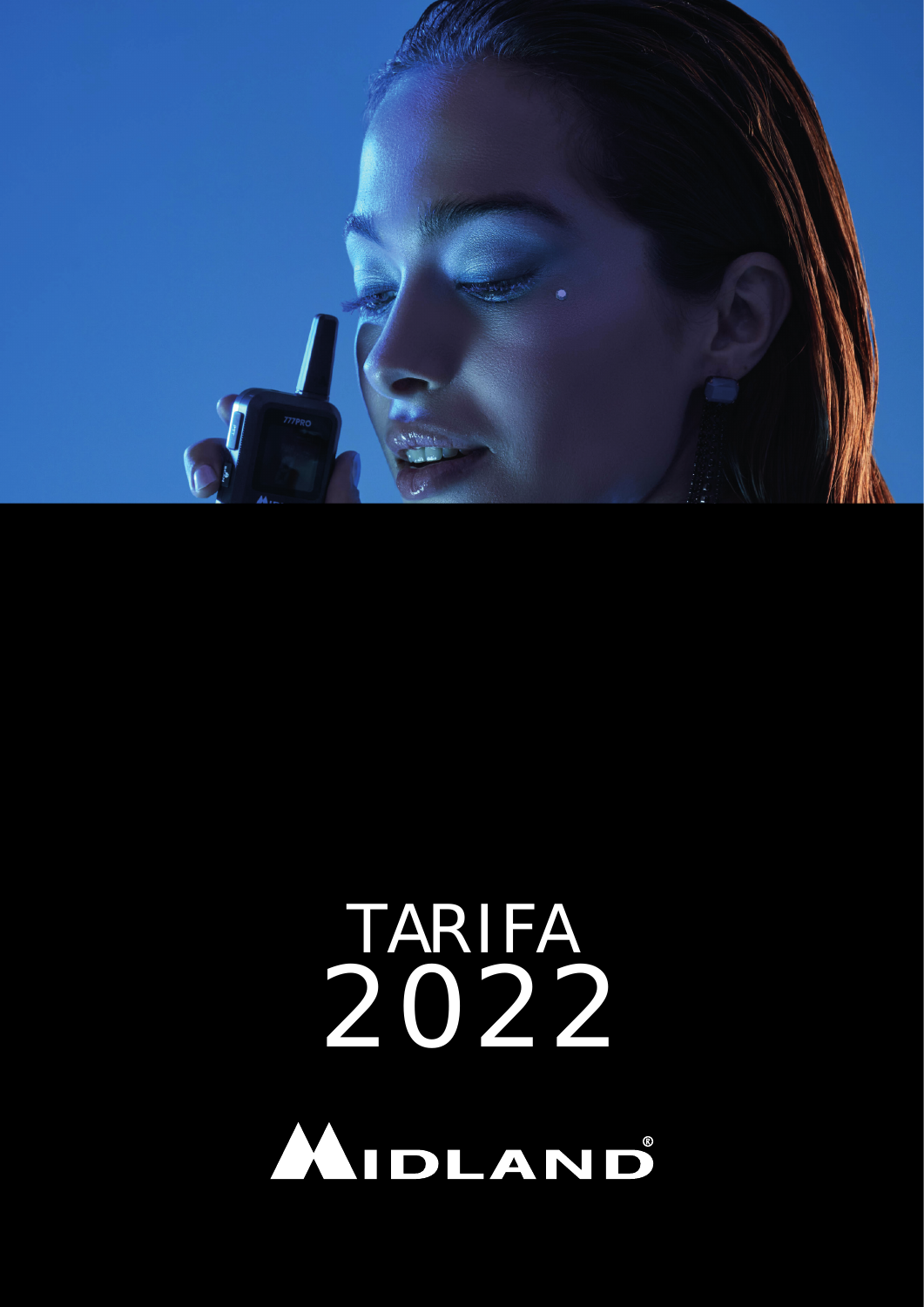## TARIFA GENERAL MIDLAND

## **DICIEMBRE 2021**

**PVP**  n IVA. IVA inc

| Código                    | <b>FAMILIA</b>          | <b>DESCRIPCION</b>                                   | <b>EAN</b>    | PVP sin IVA. IVA incl. |                     |
|---------------------------|-------------------------|------------------------------------------------------|---------------|------------------------|---------------------|
| <b>EMISORAS CB</b>        |                         |                                                      |               |                        |                     |
| 12620                     | <b>EMISORAS CB</b>      | Albrecht AE6120 VOX Mini-CB micro RJ-45              | 4032661126207 | 74,30 €                | 89,90 €             |
| C1283.01                  | <b>EMISORAS CB</b>      | Midland DUAL MIKE 4PINS micrófono híbrido CB + App   | 8011869202254 | 106,61 €               | 129,00 €            |
| C1283.02                  | <b>EMISORAS CB</b>      | Midland DUAL MIKE 6PINS micrófono híbrido CB + App   | 8011869202261 | 106,61 €               | 129,00 €            |
| C1363                     | <b>EMISORAS CB</b>      | Midland DUAL MIKE WIRELESS                           | 8011869202278 | 82,56 €                | 99,90€              |
| C422.16                   | <b>EMISORAS CB</b>      | Midland Alan 48 PRO                                  | 8011869202476 | 156,20 €               | 189,00 €            |
| C442.12                   | <b>EMISORAS CB</b>      | Midland Alan 100 PLUS AM/FM                          | 8011869204524 | 86,78€                 | 105,00 €            |
| C1169.01                  | <b>EMISORAS CB</b>      | Midland MZero PRO AM/FM                              | 8011869198953 | 86,78€                 | 105,00 €            |
| C1262.04                  | <b>EMISORAS CB</b>      | Midland M-Mini AM/FM compatible Bluetooth            | 8011869199929 | 86,78€                 | 105,00 €            |
| C1262.05                  | <b>EMISORAS CB</b>      | Midland M-Mini GO Kit emisora con antena magnética   | 8011869203510 | 111,57 €               | 135,00 €            |
| C1277                     | <b>EMISORAS CB</b>      | Midland M5 AM/FM con mandos en micrófono             | 8011869200328 | 123,14 €               | 149,00 €            |
| C1186                     | <b>EMISORAS CB</b>      | Midland M20 AM/FM compatible Bluetooth               | 8011869197499 | 123,14 €               | 149,00 €            |
| C1313                     | <b>EMISORAS CB</b>      | Midland M30 AM/FM 12/24V programable                 | 8011869201073 | 156,20 €               | 189,00 €            |
| C1435                     | <b>EMISORAS CB</b>      | Midland 88 - DIN - VENTOSA - 12/24V                  | 8011869203428 | 172,73 €               | 209,00 €            |
| 12648.01                  | <b>EMISORAS CB</b>      | Albrecht AE6491 VOX DIN 12/24V                       | 4032661264817 | 165,21 €               | 199,90 €            |
| 12648.02                  | <b>EMISORAS CB</b>      | Albrecht AE6491 NRC. VOX DIN 12/24V                  | 4032661264824 | 173,47 €               | 209,90 €            |
| C1267                     | <b>EMISORAS CB</b>      | Midland Alan 42DS Portátil AM/FM Digital Squelch     | 8011869200007 | 152,89€                | 185,00 €            |
| C423.16                   | <b>EMISORAS CB</b>      | Midland Alan 78 PRO 12/24v.                          | 8011869202483 | 128,10 €               | 155,00 €            |
| <b>EMISORAS VHF / UHF</b> |                         |                                                      |               |                        |                     |
| C1339.01                  | <b>EMISORAS VHF/UHF</b> | Midland CT-990-EB Portátil Dual Band Amateur         | 8011869204593 | 131,40 €               | 159,00 €            |
| G1176.01                  | <b>EMISORAS VHF/UHF</b> | ALAN HP 108 Portátil Profesional VHF 248CH           | 8011869192586 | 139,67 €               | 169,00 €            |
| G1177.04                  | <b>EMISORAS VHF/UHF</b> | ALAN HP 408L Portátil Profesional UHF 298CH          | 8011869192593 | 139,67 €               | 169,00 €            |
| C1325                     | <b>EMISORAS VHF/UHF</b> | Midland CT-3000 Móvil Dual Band Amateur              | 8011869201585 | 189,26 €               | 229,00 €            |
| C1354                     | <b>EMISORAS VHF/UHF</b> | Midland CT-590S Portátil Dual Band Amateur           | 8011869202063 | 65,29€                 | 79,00 €             |
| C841.01                   | <b>EMISORAS VHF/UHF</b> | Midland CT-210 Portátil VHF Amateur                  | 8011869168468 | 114,88€                | 139,00 €            |
| <b>PMR446</b>             |                         |                                                      |               |                        |                     |
| PACK <sub>2</sub>         | PACK PMR446             | Midland G15 PRO Pack 4 radios + Cargador múltiple d  | N/D           | 603,22 €               | 729,90 €            |
| PACK1                     | PACK PMR446             | Midland G15 PRO Pack 6 radios + Cargador múltiple d  | N/D           | 768,51€                | 929,90 €            |
| PACK4                     | PACK PMR446             | Midland G18 PRO IP67 Pack 4 radios + Cargador múltip | N/D           | 636,28€                | 769,90 €            |
| PACK3                     | PACK PMR446             | Midland G18 PRO IP67 Pack 6 radios + Cargador múltip | N/D           |                        | 867,69 € 1.049,90 € |
| C1090.18                  | PACK PMR446             | Midland G7PRO Valibox 2 RADIOS                       | 8011869203916 | 164,46 €               | 199,00 €            |
| C1385.04                  | PACK PMR446             | Midland G9PRO Valibox 2 RADIOS                       | 8011869203930 | 198,35 €               | 240,00 €            |
| C1090.19                  | PACK PMR446             | Midland G7PRO Valibox 4 RADIOS                       | 8011869203923 | 310,74 €               | 376,00 €            |
| C1385.05                  | PACK PMR446             | Midland G9PRO Valibox 4 RADIOS                       | 8011869203947 | 388,43€                | 470,00 €            |
| 29670                     | <b>PMR446</b>           | Albrecht Tectalk Outdoor IP67                        | 4032661296702 | 81,82 €                | 99,00 €             |
| C1127.03                  | <b>PMR446</b>           | Midland G15 PRO IP67 16 memorias/scrambler           | 8011869203091 | 111,57 €               | 135,00 €            |
| C1462                     | <b>PMR446</b>           | Midland G13                                          | 8011869203862 | 74,30 €                | 89,90 €             |
| C966.06                   | <b>PMR446</b>           | Midland G11 PRO 16 memorias                          | 8011869203107 | 103,31 €               | 125,00 €            |
| C1107.04                  | <b>PMR446</b>           | Midland G10 PRO 32 memorias                          | 8011869203275 | 57,84 €                | 69,99€              |
| C1444                     | <b>PMR446</b>           | Midland BR02 PRO                                     | 8011869203671 | 82,56 €                | 99,90€              |
| C1444.06                  | <b>PMR446</b>           | Midland BR02 PRO Pack 6 radios con cargador múltiple | 8011869203787 | 578,43€                | 699,90 €            |
| C1444.01                  | <b>PMR446</b>           | Midland BR02 PRO Pack 2 radios con cargadores y dos  | 8011869203879 | 165,21 €               | 199,90 €            |
| C1385                     | <b>PMR446</b>           | Midland G9 PRO                                       | 8011869195587 | 86,78€                 | 105,00 €            |
| C1385.01                  | <b>PMR446</b>           | Midland G9 PRO MIMETIC                               | 8011869195594 | 90,08€                 | 109,00 €            |
| C1385.02                  | <b>PMR446</b>           | Midland G9 BLAZE                                     | 8011869202469 | 86,78€                 | 105,00 €            |
| C1365                     | <b>PMR446</b>           | Midland 777 PRO                                      | 8011869202353 | 111,57 €               | 135,00 €            |
| C1090.15                  | <b>PMR446</b>           | Midland G7 PRO MIMETIC                               | 8011869192760 | 78,51 €                | 95,00 €             |
| C1090.14                  | <b>PMR446</b>           | Midland G7 PRO                                       | 8011869201950 | 78,51 €                | 95,00 €             |
| C1090.17                  | <b>PMR446</b>           | Midland G7 BLAZE                                     | 8011869202414 | 78,51 €                | 95,00 €             |
| C1090.13                  | <b>PMR446</b>           | Midland G7E PRO Pareja pmr446                        | 8011869192296 | 134,71 €               | 163,00 €            |
| C1365.01                  | <b>PMR446</b>           | Midland 777 PRO Limited Edition                      | 8011869203640 | 131,41 €               | 159,00 €            |
| 29661                     | <b>PMR446</b>           | Albrecht TecTalk Float (Waterproof)                  | 4032661296610 | 99,09€                 | 119,90 €            |
| C1192                     | <b>PMR446</b>           | Midland G5C pareja pmr446                            | 8011869197741 | 57,77€                 | 69,90 €             |
| C1425                     | <b>PMR446</b>           | XT5 pareja pmr446                                    | 8011869203299 | 24,79€                 | 29,99€              |
| C1425.01                  | <b>PMR446</b>           | XT5 - Pack family 4 pmr446                           | 8011869203305 | 49,58€                 | 59,99€              |
|                           |                         |                                                      |               |                        |                     |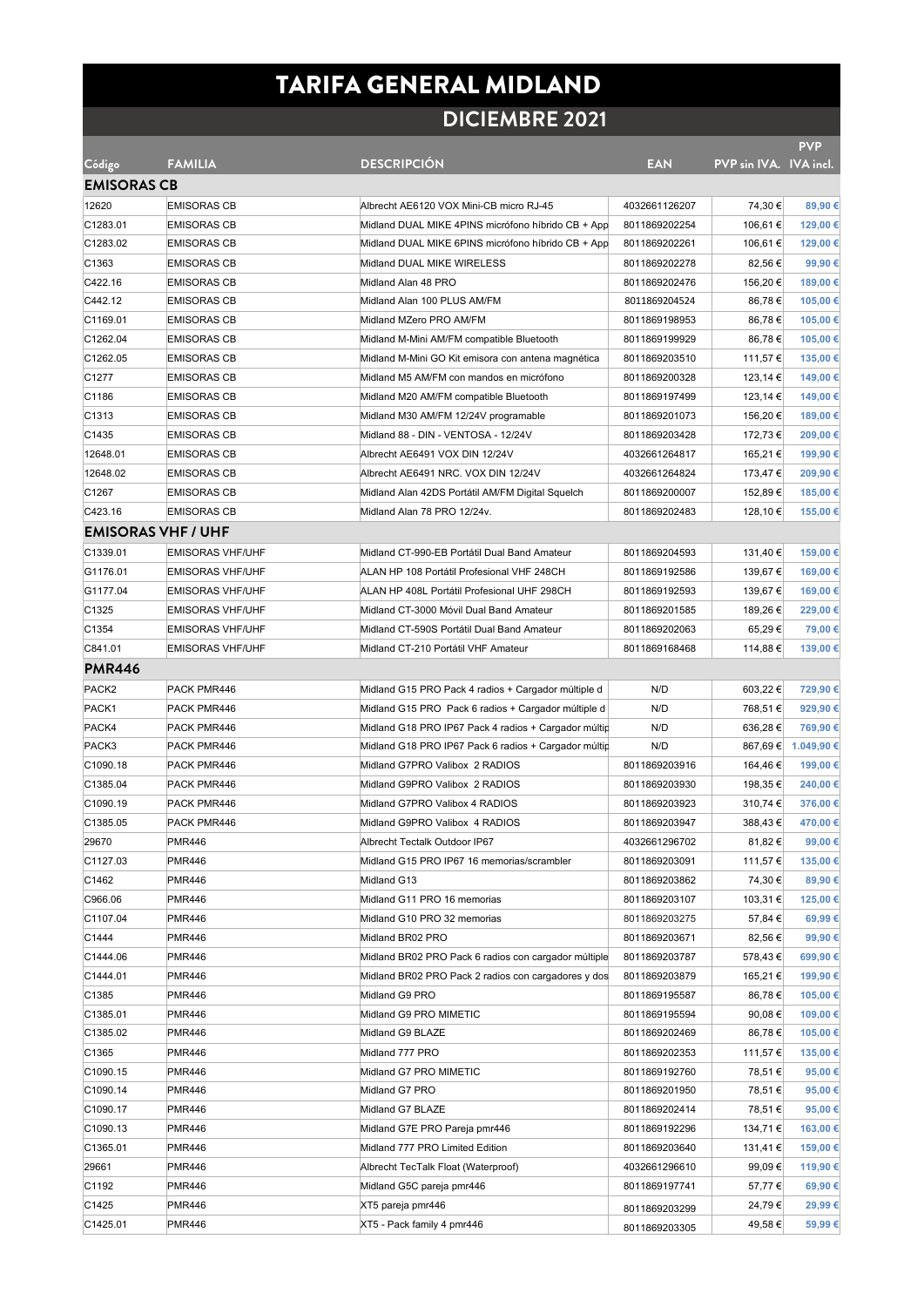|                  |                                        |                                                         |               |                        | <b>PVP</b>            |
|------------------|----------------------------------------|---------------------------------------------------------|---------------|------------------------|-----------------------|
| Código           | <b>FAMILIA</b>                         | <b>DESCRIPCION</b>                                      | <b>EAN</b>    | PVP sin IVA. IVA incl. |                       |
| C1176            | <b>PMR446</b>                          | XT10 pareja pmr446                                      | 8011869197161 | 49,50€                 | 59,90€                |
| C1177            | <b>PMR446</b>                          | XT30 pareja pmr446                                      | 8011869197178 | 57,77€                 | 69,90€                |
| C1177.03         | <b>PMR446</b>                          | XT30 Pareja pmr4446 Mimetic                             | 8011869203978 | 57,77€                 | 69,90€                |
| C1178            | <b>PMR446</b>                          | XT50 pareja pmr446                                      | 8011869197185 | 74,30 €                | 89,90€                |
| C1178.03         | <b>PMR446</b>                          | XT50 ADVENTURE maleta 2 pmr446                          | 8011869203121 | 107,36 €               | 129,90 €              |
| C1179            | <b>PMR446</b>                          | XT60 pareja pmr446                                      | 8011869197192 | 82,56 €                | 99,90€                |
| C1180            | <b>PMR446</b>                          | XT70 pareja pmr446                                      | 8011869197208 | 99,09€                 | 119,90 €              |
| C1180.01         | <b>PMR446</b>                          | XT70 ADVENTURE maleta 2 pmr446                          | 8011869197215 | 123,88 €               | 149,90 €              |
| C1524            | <b>PMR446</b>                          | Midland BR02 PRO Z Pack 2 radios con cargadores y de    | 8011869204999 | 165,21 €               | 199,90 €              |
| C1254.01         | <b>PMR446</b>                          | Midland BR02 PRO Z Pack 4 radios con cargador múltip    | 8011869205002 | 413,14 €               | 499,90€               |
| C1145.02         | <b>PMR446</b>                          | Midland G18 PRO IP67 99 memorias/scrambler              | 8011869204517 | 131,40 €               | 159,00 €              |
| 29.824           | <b>PMR446</b>                          | Albrecht Tectalk Worker 3                               | 4032661298249 | 32,98€                 | 39,90 €               |
| 29.825           | <b>PMR446</b>                          | Albrecht Tectalk worker 3 Pack 2 radios con cargadores  | 4032661298256 | 99,09€                 | 119,90 €              |
| 29.826           | <b>PMR446</b>                          | Albrecht Tectalk worker 3 Pack 4 radios con cargadores  | 4032661298263 | 181,74 €               | 219,90€               |
| C1385.08         | <b>PMR446</b>                          | Midland G9 PRO WHITE STORM                              | 8011869204821 | 86,78€                 | 105,00€               |
|                  | <b>SISTEMAS GUÍA TURÍSTICO</b>         |                                                         |               |                        |                       |
| 29970.S10        | <b>GUIA TURISTICO</b>                  | Albrecht ATR400 Tourist Guide 10pcs. Hard Case          | 4032661970107 | 742,98€                | 899,01€               |
| 29970.S20        | <b>GUIA TURISTICO</b>                  | Albrecht ATR400 Tourist Guide 20pcs. Carry Case         | 4032661970206 |                        | 1.404,13 € 1.699,00 € |
| 29970.S40        | <b>GUIA TURISTICO</b>                  | Albrecht ATR400 Tourist Guide 40pcs. Trolley Charging   | 4032661970404 |                        | 2.891,74 € 3.499,01 € |
| 29970.S60        | <b>GUIA TURISTICO</b>                  | Albrecht ATR400 Tourist Guide 60pcs. Trolley Charging   | 4032661970602 |                        | 4.131,40 € 4.998,99 € |
| 29970            | <b>GUIA TURISTICO</b>                  | Albrecht ATR400 Tourist Guide Receptor (incly. Auricula | 4032661299703 | 61,90 €                | 74,90 €               |
| 29971            | <b>GUIA TURISTICO</b>                  | Albrecht ATT400 Tourist Guide Transmisor (Incly. Micro) | 4032661299710 | 70,17€                 | 84,91€                |
| 29972            | <b>GUIA TURISTICO</b>                  | Albrecht ATR400 / ATT400 USB cable de carga             | 4032661299727 | 5,74€                  | 6,95€                 |
| 29973            | <b>GUIA TURISTICO</b>                  | Albrecht ATR400 / ATT400 10-vias de carga               | 4032661299734 | 82,56 €                | 99,90€                |
| 29974            | <b>GUIA TURISTICO</b>                  | Carry Hardcase 10pcs. Para ATR400/ATT400                | 4032661299741 | 90,83 €                | 109,90€               |
| 29975            | <b>GUIA TURISTICO</b>                  | Trolley Charging hardcase para 40pcs. ATR400/ATT400     | 4032661299758 | 577,69€                | 699,00€               |
| 29976            | <b>GUIA TURISTICO</b>                  | Trolley Charging hardcase para 60pcs. ATR400/ATT400     | 4032661299765 | 619,00 €               | 748,99€               |
| 29977            | <b>GUIA TURISTICO</b>                  | Shoulder bag para 45pcs. ATR400 / ATT400                | 4032661299772 | 139,67 €               | 169,00 €              |
| 29978            | <b>GUIA TURISTICO</b>                  | Auricular simple 3,5mm                                  | 4032661299789 | 1,24 €                 | 1,50 €                |
| 29250.S20        | <b>GUIA TURISTICO</b>                  | Albrecht TelMe Tourist Guide 20pcs.                     | 4032661950208 | 2.643,80 €             | 3.199,00 €            |
| 29950.S40        | <b>GUIA TURISTICO</b>                  | Albrecht TelMe Tourist Guide 40pcs                      | 4032661950406 |                        | 4.917,36 € 5.950,00 € |
| 29951            | <b>GUIA TURISTICO</b>                  | Albrecht TelMe - T Transmisor                           | 4032661299512 | 115,62 €               | 139,90€               |
| 29951.01         | <b>GUIA TURISTICO</b>                  | Albrecht TelMe - TM Transmisor con contactos de carga   | 4032661995117 | 123,89€                | 149,91 €              |
| 29950            | <b>GUIA TURISTICO</b>                  | Albrecht TelMe - R Receptor                             | 4032661299505 | 107,36 €               | 129,91 €              |
| 29959            | <b>GUIA TURISTICO</b>                  | Albrecht TelMe - Auricular receptor inalambrico         | 4032661299598 | 99,09€                 | 119,90 €              |
| 29952            | <b>GUIA TURISTICO</b>                  | EHE01, auricular flexible para TelMe                    | 4032661299529 | 10,66 €                | 12,90 €               |
| 29953            | <b>GUIA TURISTICO</b>                  | PM01, microfono para TelMe                              | 4032661299536 | 18,10 €                | 21,90 €               |
| 29954            | <b>GUIA TURISTICO</b>                  | CM01, Micrófono con clip para TelMe                     | 4032661299543 | 19,75 €                | 23,90 €               |
| 29955            | <b>GUIA TURISTICO</b>                  | EHR01 casco auricular contorno nuca para TelMe          | 4032661299550 | 41,24 €                | 49,90 €               |
| 29968            | <b>GUIA TURISTICO</b>                  | Auricular silicona para receptor TelMe                  | 4032661299680 | 4,09€                  | 4,95 €                |
| 29966            | <b>GUIA TURISTICO</b>                  | Clip para TelMe                                         | 4032661299666 | 10,66 €                | 12,90 €               |
| 29967            | <b>GUIA TURISTICO</b>                  | Maleta transporte para TelMe, 8 unidades                | 4032661299673 | 24,71€                 | 29,90€                |
| 29956.01         | <b>GUIA TURISTICO</b>                  | CB-20D Maleta multicargador para 20 TelMe               | 4032661995612 | 495,79€                | 599,91 €              |
| 29956.02         | <b>GUIA TURISTICO</b>                  | CS-20M Cargador multiple de sobremesa para 20 TelMe     | 4032661995629 | 355,29€                | 429,90 €              |
| 29957.01         | <b>GUIA TURISTICO</b>                  | CB-40D Maleta multicargador para 40 TelMe               | 4032661995711 | 661,07 €               | 799,89€               |
| 29958            | <b>GUIA TURISTICO</b>                  | RCB20 Estuche multicargador para 20 TelMe               | 4032661299581 | 313,97€                | 379,90€               |
| 29969            | <b>GUIA TURISTICO</b>                  | Bateria recambio TelMe 110mAh                           | 4032661299697 | 20,58€                 | 24,90 €               |
| <b>ESCÁNERES</b> |                                        |                                                         |               |                        |                       |
|                  |                                        |                                                         |               |                        |                       |
| 27033            | <b>ESCANERES</b>                       | Albrecht AE33H                                          | 4032661270337 | 82,56 €                | 99,90€                |
| 27069            | <b>ESCÁNERES</b>                       | Albrecht AE69-2H                                        | 4032661270696 | 90,82 €                | 109,89€               |
| 27075            | <b>ESCANERES</b>                       | Albrecht AE75H                                          | 4032661270757 | 128,02€                | 154,90 €              |
| 27055            | <b>ESCANERES</b>                       | Albrecht AE355M                                         | 403266127559  | 99,09€                 | 119,90 €              |
| 27125            | <b>ESCANERES</b>                       | Albrecht AE125H                                         | 4032661271259 | 165,21 €               | 199,90€               |
|                  | <b>RADIOS/POWER BANK DE EMERGENCIA</b> |                                                         |               |                        |                       |
| C1469            | RADIOS EMERGENCIA                      | Midland ER200 Radio Emergencia                          | 8011869204050 | 49,50 €                | 59,90€                |
| C1173            | RADIOS EMERGENCIA                      | Midland ER300 radio emergencia                          | 8011869197093 | 57,85 €                | 70,00 €               |
| C1478            | RADIOS EMERGENCIA                      | Kit de emergencia EK30 2 pmr446 XT30 + Accesorios       | 8011869204210 | 57,77€                 | 69,90 €               |
| C1485            | RADIOS EMERGENCIA                      | Kit de emergencia EK35 2 pmr446 XT30 + 4 termal blan    | 8011869204289 | 106,61 €               | 129,00 €              |
|                  | SISTEMAS DE COMUNICACIÓN PARA ÁRBITROS |                                                         |               |                        |                       |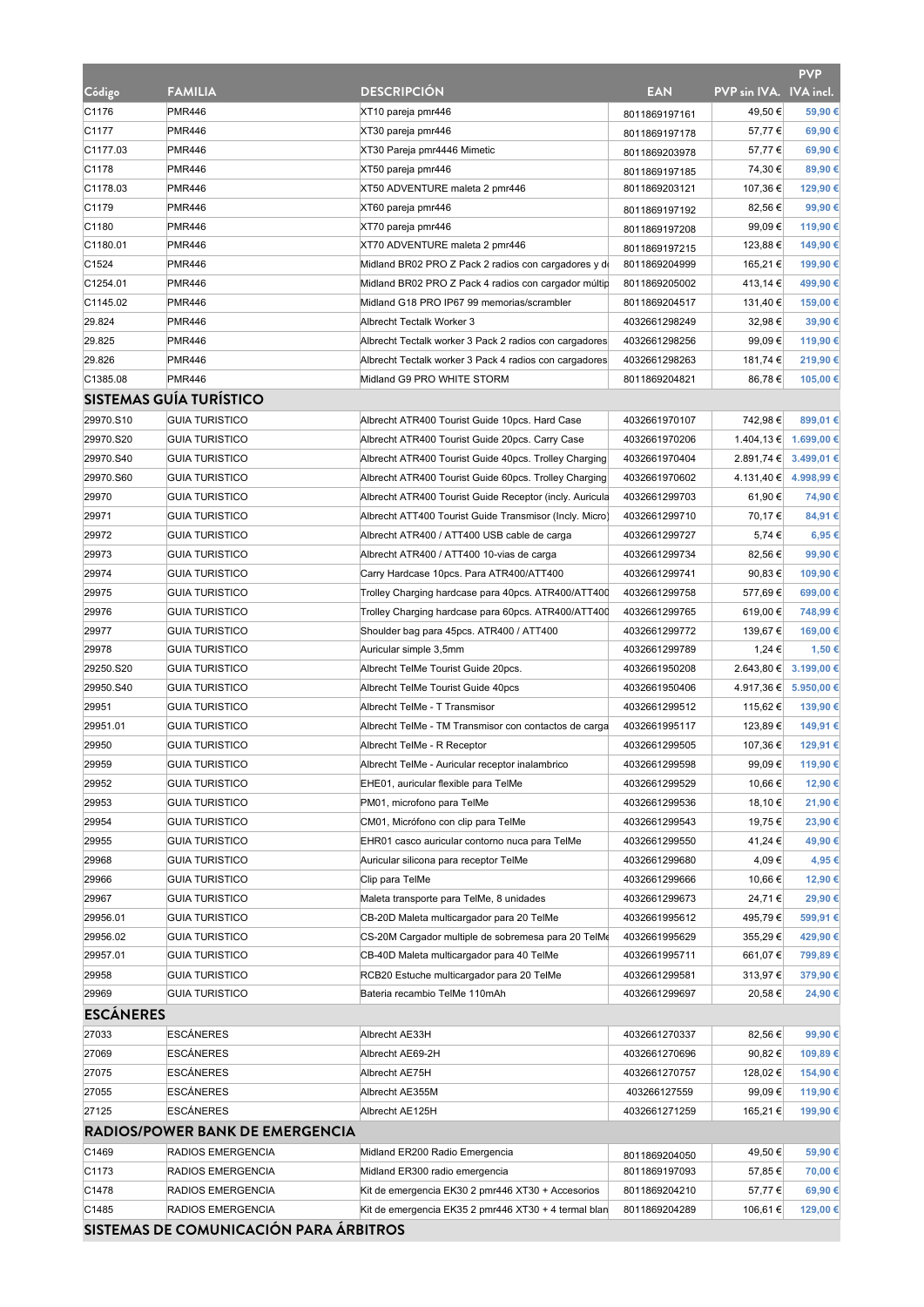|                   |                                    |                                                         |               |                        | <b>PVP</b> |
|-------------------|------------------------------------|---------------------------------------------------------|---------------|------------------------|------------|
| Código            | <b>FAMILIA</b>                     | <b>DESCRIPCION</b>                                      | <b>EAN</b>    | PVP sin IVA. IVA incl. |            |
| 29960             | COMUNICACIÓN PARA ÁRBITROS         | MULTICOM SINGLE transceptor digital full dúplex para    | 4032661299604 | 288,43€                | 349,00€    |
| 29961             | COMUNICACIÓN PARA ARBITROS         | MULTICOM 3 set 3 transceptores digitales                | 4032661299611 | 825,62€                | 999,00€    |
| 29962             | COMUNICACIÓN PARA ARBITROS         | HSB-01 Auricular contorno nuca con micrófono de brazo   | 8011869119149 | 59,09€                 | 71,50 €    |
| 29963             | COMUNICACIÓN PARA ÁRBITROS         | EBB-01 Auricular lobular con micrófono de brazo         | 8011869125393 | 38,84 €                | 47,00 €    |
| 29964             | COMUNICACIÓN PARA ÁRBITROS         | CC-01 Funda de cuero con clip cinturón                  | 8011869129896 | 38,84 €                | 47,00 €    |
|                   | <b>MICRÓFONOS AURICULARES</b>      |                                                         |               |                        |            |
| C1526             | MICRÓFONOS/AURICULARES             | MA30-L PRO lobular con micro de varilla VOX/PTT         | 8011869205026 | 20,65€                 | 24,99€     |
| C1496             | MICRÓFONOS/AURICULARES             | MA21-L PRO solapa con auricular ajustable. VOX/PTT      | 8011869204555 | 16,52 €                | 19,99€     |
| C1497             | MICRÓFONOS/AURICULARES             | MA-31L neumático con VOX/PTT                            | 8011869204579 | 20.65€                 | 24,99€     |
| C <sub>1155</sub> | MICRÓFONOS/AURICULARES             | MDL-NC Micrófono emisoras noise cancelling              | 8011869196560 | 28,93€                 | 35,00€     |
| C404.01           | MICRÓFONOS/AURICULARES             | MR-120 Micrófono Up/Down 6 Pin                          | 8011869115134 | 20,58€                 | 24,90 €    |
| C714              | MICRÓFONOS/AURICULARES             | MIKE MULTI original serie Multi                         | 8011869137938 | 25,62€                 | 31,00 €    |
| C1298             | MICRÓFONOS/AURICULARES             | BA21 PROFESIONAL solapa con auricular ajustable         | 8011869200861 | 33,05 €                | 39,99€     |
| C1299             | MICRÓFONOS/AURICULARES             | BA31 PROFESIONAL neumático                              | 8011869200878 | 41,31 €                | 49,99€     |
| C1296             | MICRÓFONOS/AURICULARES             | BA24 PROFESIONAL micro-auricular anillo en D            | 8011869200847 | 33,05€                 | 39,99€     |
| C1438             | MICRÓFONOS/AURICULARES             | MA31-777 PRO neumático                                  | 8011869203473 | 20,65€                 | 24,99€     |
| C1437             | MICRÓFONOS/AURICULARES             | MA21-777 PRO solapa con auricular ajustable             | 8011869203466 | 16,52 €                | 19,99€     |
| C709.03           | MICRÓFONOS/AURICULARES             |                                                         | 8011869161711 | 16,52 €                | 19,99€     |
| C709.07           | MICRÓFONOS/AURICULARES             | MA-21L solapa con auricular ajustable. VOX/PTT          | 8011869203152 | 12,40 €                | 15,00€     |
|                   |                                    | MA-21 Li solapa con auricular ajustable                 | 8011869192432 |                        |            |
| C709.05           | MICRÓFONOS/AURICULARES             | MA-21 M solapa con auricular ajustable                  |               | 12,31 €                | 14,90 €    |
| C709.02           | MICRÓFONOS/AURICULARES             | MA-21 SX solapa con auricular ajustable. VOX/PTT        | 8011869193095 | 16,52 €                | 19,99 €    |
| C709.04           | MICRÓFONOS/AURICULARES             | MA-21 LK solapa con auricular ajustable. VOX/PTT        | 8011869177255 | 16,52€                 | 19,99€     |
| C1306             | MICRÓFONOS/AURICULARES             | MA-21 LKi solapa con auricular ajustable                | 8011869200977 | 14,05 €                | 17,00€     |
| C1495             | MICRÓFONOS/AURICULARES             | MA-21 KE solapa con auricular ajustable                 | 8011869204494 | 13,14 €                | 15,90 €    |
| C517.02           | MICRÓFONOS/AURICULARES             | MA-24L solapa con auricular lobular. VOX/PTT            | 8011869161698 | 19,01 €                | 23,00 €    |
| C1129             | MICRÓFONOS/AURICULARES             | MA-25M micrófono-altavoz válido IP67                    | 8011869193446 | 31,41€                 | 38,00 €    |
| C515.05           | MICRÓFONOS/AURICULARES             | MA-26XL micrófono-altavoz regulación volumen            | 8011869202643 | 28,84 €                | 34,90 €    |
| C515.04           | MICRÓFONOS/AURICULARES             | MA-26LK micrófono-altavoz regulación volumen            | 8011869192814 | 23,88€                 | 28,89€     |
| C1130             | MICRÓFONOS/AURICULARES             | MA-27M solapa con auricular ajustable. VOX/PTT:Válido   | 8011869193453 | 24,75€                 | 29,95€     |
| C559.03           | MICRÓFONOS/AURICULARES             | MA-28L de solapa con auricular. VOX/PTT                 | 8011869161704 | 14,88€                 | 18,00 €    |
| C559.01           | MICRÓFONOS/AURICULARES             | MA 28-G5 de solapa con auricular. VOX/PTT               | 8011869143441 | 10,74 €                | 13,00 €    |
| C648.03           | MICRÓFONOS/AURICULARES             | MA-30L lobular con micrófono varilla VOX/PTT            | 8011869161674 | 17,36 €                | 21,00€     |
| C732.04           | MICRÓFONOS/AURICULARES             | MA-31LK neumático con VOX/PTT                           | 8011869177262 | 20,65 €                | 24,99€     |
| C732.06           | MICRÓFONOS/AURICULARES             | MA-31M neumático con VOX/PTT                            | 8011869198410 | 22,31 €                | 26,99€     |
| C652.02           | MICRÓFONOS/AURICULARES             | MA-35L diadema con micrófono regulable VOX/PTT          | 8011869164613 | 22,31 €                | 27,00 €    |
| 41750             | MICRÓFONOS/AURICULARES             | SM 500 micrófono-altavoz                                | 4032661417503 | 24,38€                 | 29,50€     |
| 41990             | MICRÓFONOS/AURICULARES             | AE 31 neumático                                         | 4032661419903 | 34,71€                 | 42,00 €    |
| 41997             | MICRÓFONOS/AURICULARES             | AE 31 S neumático profesional IP55                      | 4032661419972 | 41,24 €                | 49,90 €    |
| 41910             | MICRÓFONOS/AURICULARES             | AE 38 laringófono VOX/PTT                               | 4032661419101 | 57,77€                 | 69,90€     |
| 42724             | MICRÓFONOS/AURICULARES             | AE 24 solapa con soporte silicona para auricular        | 4032661427243 | 18,18€                 | 22,00€     |
| C851              | MICRÓFONOS/AURICULARES             | AE 30 lobular con micrófono varilla                     | 8011869161865 | 16,44 €                | 19,89€     |
| 41870             | MICRÓFONOS/AURICULARES             | BM 1 micrófono especial baby siter                      | 4032661418708 | 12,40 €                | 15.00€     |
|                   | <b>MICRÓFONOS ACTION LINE</b>      |                                                         |               |                        |            |
| C1276             | MICRÓFONOS ACTION LINE             | WA-DONGLE CB Adaptador bluetooth compacto               | 8011869200281 | 43,39€                 | 52,50€     |
| C855.01           | MICRÓFONOS ACTION LINE             | ABM táctico boom regulable y gran PTT                   | 8011869163975 | 57,77€                 | 69,90€     |
| C856              | MICRÓFONOS ACTION LINE             | ABM A boom regulable y auricular                        | 8011869163999 | 16,53 €                | 20,00 €    |
| C858              | MICRÓFONOS ACTION LINE             | A21M auricular regulable reforzado                      | 8011869164002 | 16,52€                 | 19,99€     |
| C1149             | MICRÓFONOS ACTION LINE             | AB29 auricular contorno nuca                            | 8011869196218 | 20,66€                 | 25,00 €    |
| C1046.02          | MICRÓFONOS ACTION LINE             | BOW M-EVO tactical táctico varilla regulable y gran PTT | 8011869195488 | 57,77€                 | 69,90€     |
| C1046.03          | MICRÓFONOS ACTION LINE             | BOW M-EVO-K tactical táctico varilla regulable y gran   | 8011869195495 | 57,77€                 | 69,90€     |
| C1088             | MICRÓFONOS ACTION LINE             | PTT CABLE+CLIP BOW M-TACTICAL 2 PIN Midland             | 8011869191848 | 28,84 €                | 34,90 €    |
| C859              | MICRÓFONOS ACTION LINE             | EP21 auricular reforzado                                | 8011869164026 | 13,21 €                | 15,99€     |
|                   | <b>AURICULARES CALIENTA OREJAS</b> |                                                         |               |                        |            |
| C936.03           | AURICULAR CALIENTA OREJAS          | SubZero MUSIC Negro orejeras con altavoces estéreo H    | 8011869178788 | 16,45 €                | 19,90 €    |
| C936.04           | AURICULAR CALIENTA OREJAS          | SubZero MUSIC Rojo                                      | 8011869178795 | 16,45 €                | 19,90 €    |
| C936.05           | AURICULAR CALIENTA OREJAS          | SubZero MUSIC Blanco                                    | 8011869178801 | 16,45€                 | 19,90 €    |
| C936.06           | AURICULAR CALIENTA OREJAS          | SubZero MUSIC Pink                                      | 8011869179198 | 16,45 €                | 19,90 €    |
| C936.07           | AURICULAR CALIENTA OREJAS          | SubZero MUSIC Camo                                      | 8011869179204 | 16,45 €                | 19,90 €    |
| C936.08           | AURICULAR CALIENTA OREJAS          | SubZero MUSIC Amarillo                                  | 8011869179778 | 16,45€                 | 19,90 €    |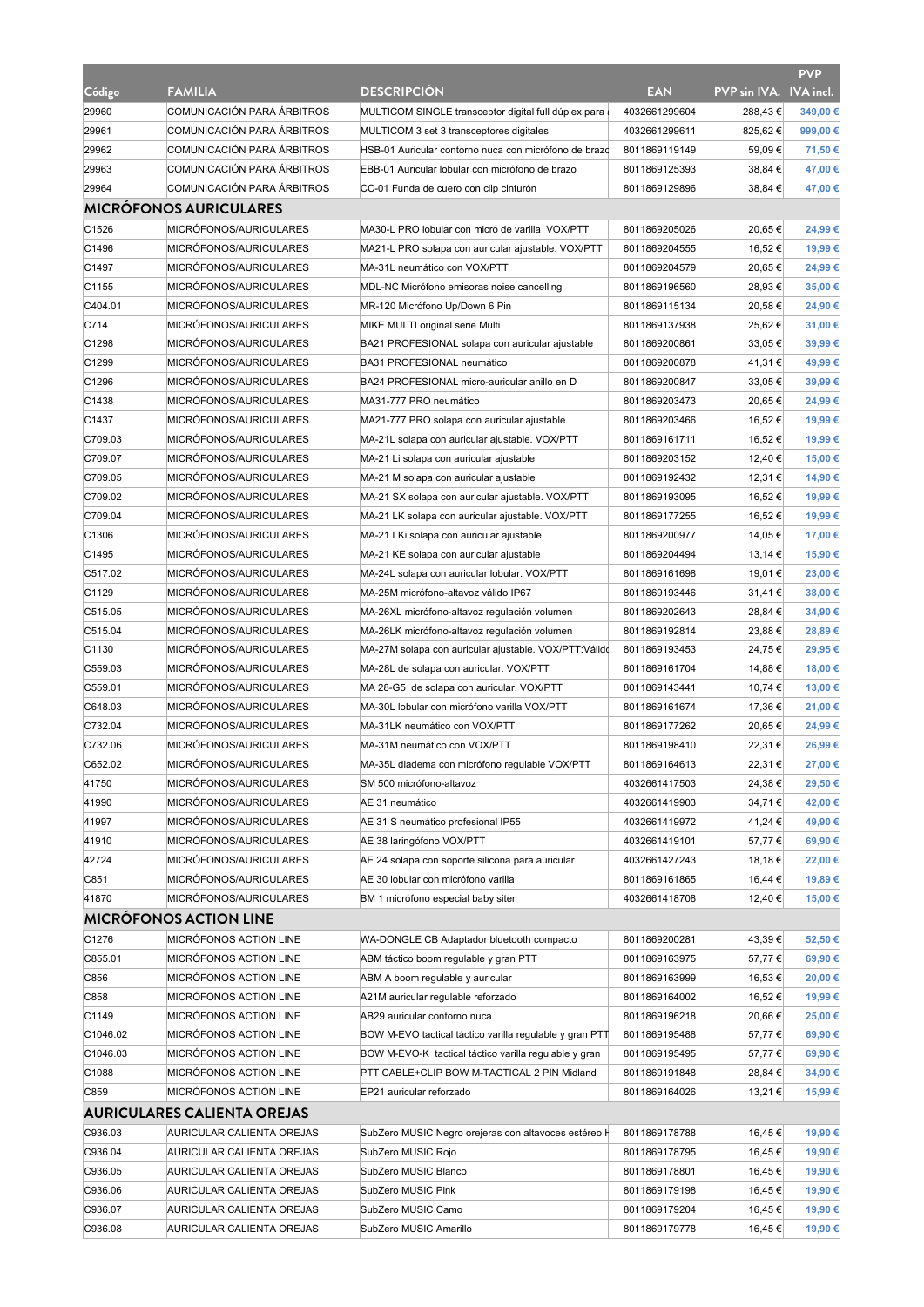|                   |                                   |                                                     |               |                        | <b>PVP</b> |
|-------------------|-----------------------------------|-----------------------------------------------------|---------------|------------------------|------------|
| Código            | <b>FAMILIA</b>                    | <b>DESCRIPCIÓN</b>                                  | <b>EAN</b>    | PVP sin IVA. IVA incl. |            |
| <b>BATERÍAS</b>   |                                   |                                                     |               |                        |            |
| C602              | <b>BATERIAS</b>                   | PBE42 portapilas recambio                           | 8011869115158 | 12,40 €                | 15,00 €    |
| C846              | <b>BATERIAS</b>                   | PB-210 batería Litio 1200mAh                        | 8011869161278 | 28.92€                 | 34,99€     |
| C1265             | <b>BATERIAS</b>                   | PB D-200 batería Litio 1800mAh                      | 8011869199967 | 33,02 €                | 39,95€     |
| C1172             | <b>BATERIAS</b>                   | PB-890 batería Litio 2600mAh                        | 8011869197062 | 49,50 €                | 59,90€     |
| C1050             | <b>BATERIAS</b>                   | PB-710 batería Litio 1600mAh                        | 8011869189999 | 33,02 €                | 39,95€     |
| R73645            | <b>BATERIAS</b>                   | PB-510 batería Litio 1300mAh                        | N/D           | 32,19€                 | 38,95€     |
| R01937            | <b>BATERIAS</b>                   | PB-CT990 batería Litio 220mAh                       | N/D           | 53,64 €                | 64,90€     |
| G811.03           | <b>BATERIAS</b>                   | BP 0518 batería NiMH 1800mAh                        | 8011869145216 | 41,24 €                | 49,90 €    |
| G1068             | <b>BATERIAS</b>                   | BP45-22 batería Litio 2200mAh                       | 8011869156014 | 61,16€                 | 74,00 €    |
| C967              | <b>BATERIAS</b>                   | PB-G11 batería Litio 1600mAh                        | 8011869177019 | 32,97€                 | 39,90 €    |
| C1128             | <b>BATERIAS</b>                   | PB-G15 batería Litio 1600mAh                        | 8011869193439 | 32,97€                 | 39,90 €    |
| C1126             | <b>BATERIAS</b>                   | PB-G10 batería Litio 1200mAh                        | 8011869193415 | 24,71€                 | 29,90 €    |
| C1454             | <b>BATERIAS</b>                   | PB-G10 PRO Batería Litio 2200mAh                    | 8011869203732 | 32,23 €                | 39,00 €    |
| G1192             | <b>BATERIAS</b>                   | BP 08 batería Litio 1800mAh                         | 8011869179792 | 44,55 €                | 53,90€     |
| G1126             | <b>BATERIAS</b>                   | PB-32 SH batería Litio 1800mAh                      | 8011869167638 | 34,71€                 | 42,00 €    |
| C <sub>1305</sub> | <b>BATERIAS</b>                   | PB-BR02 batería Litio 1800mAh                       | 8011869200960 | 24,79€                 | 29,99€     |
| R74611            | <b>BATERIAS</b>                   | PB-BR01 batería Litio 2800mAh                       | N/D           | 24,38€                 | 29,50€     |
| R01916            | <b>BATERIAS</b>                   | PB-BR03 batería Litio 2300mAh                       | N/D           | 28,84 €                | 34,90 €    |
| C1148             | <b>BATERIAS</b>                   | PB-PRO batería Litio 1200mAh                        | 8011869195839 | 24,71€                 | 29,90 €    |
| C1300             | <b>BATERIAS</b>                   | PB-X6 batería NiMH XT50/XT60                        | 8011869200885 | 12,40 €                | 15,00 €    |
| C <sub>1301</sub> | <b>BATERIAS</b>                   | PB-X7 batería NiMH XT70                             | 8011869200892 | 12,40 €                | 15,00 €    |
| C784              | <b>BATERIAS</b>                   | PB-ATL/G7 batería NiMH 800mAh                       | 8011869154591 | 16,53 €                | 20,00 €    |
| C783              | <b>BATERIAS</b>                   | PB777 batería Litio 650mAh                          | 8011869154584 | 15,70 €                | 19,00 €    |
| C881              | <b>BATERIAS</b>                   | PB-G6/G8 batería NiMH 800mAh                        | 8011869168604 | 16,45€                 | 19,90 €    |
| C1406             | <b>BATERIAS</b>                   | Eliminador batería G15/G18 con toma mechero         | 8011869202674 | 16,52€                 | 19,99€     |
| R02958            | <b>BATERIAS</b>                   | PB-BR02 PRO Z batería Litio 1800mAh                 | N/D           | 24,71€                 | 29,90 €    |
|                   | <b>CARGADORES / ALIMENTADORES</b> |                                                     |               |                        |            |
|                   |                                   |                                                     |               |                        |            |
| C849              | CARGADORES/ALIMENTADORES          | CA-210 cargador sobremesa                           | 8011869161742 | 26,45€                 | 32,00 €    |
| C785              | CARGADORES/ALIMENTADORES          | CA-ATL/G7 cargador doble de sobremesa               | 8011869154607 | 20,58€                 | 24,90 €    |
| R73713            | CARGADORES/ALIMENTADORES          | CA PRO cargador doble sobremesa G7 PRO              | N/D           | 16,45 €                | 19,90 €    |
| G1191             | CARGADORES/ALIMENTADORES          | RC-08 cargador rápido para HP-108/408               | 8011869179785 | 37,10 €                | 44,89€     |
| R01304            | CARGADORES/ALIMENTADORES          | Cargador de sobremesa para HP-108/408 (sin adaptado | N/D           | 24,71€                 | 29,90 €    |
| C <sub>1353</sub> | CARGADORES/ALIMENTADORES          | MULTI CA-BR03 Cargador múltiple 6 posiciones BR-03  | 8011869202056 | 123,88 €               | 149,90 €   |
| C1295             | CARGADORES/ALIMENTADORES          | MULTI CA-BR02 Cargador múltiple 6 posiciones BR-02  | 8011869200830 | 82,64 €                | 99,99 €    |
| C <sub>1251</sub> | CARGADORES/ALIMENTADORES          | Multi CA PB-G15 Cargador múltiple G15/G18           | 8011869199479 | 239,59€                | 289,90 €   |
| C1218             | CARGADORES/ALIMENTADORES          | MULTI CA PB-10 Cargador múltiple 6 posiciones G10   | 8011869198427 | 90,08€                 | 109,00 €   |
| C1456             | CARGADORES/ALIMENTADORES          | CA-990 Cargador de sobremesa del CT990              | 8011869203688 | 33,05 €                | 39,99€     |
| R73169            | CARGADORES/ALIMENTADORES          | Cargador de sobremesa para G11/G11Pro (sin adpatad  | N/D           | 28,84 €                | 34,90 €    |
| R73168            | CARGADORES/ALIMENTADORES          | Adaptador de carga para serie G11/G7Pro/HP108       | N/D           | 10,66 €                | 12,90 €    |
| C803              | CARGADORES/ALIMENTADORES          | AL 777 Alimentador coche                            | 4032661292513 | 11,56 €                | 13,99€     |
| R742593           | CARGADORES/ALIMENTADORES          | AL-42 Alimentador coche                             | 8011869101717 | 24,71€                 | 29,90 €    |
| R17365            | CARGADORES/ALIMENTADORES          | cargador 220V/110mAh Alan 42                        | 8011869103872 | 12,31 €                | 14,90 €    |
| C689              | CARGADORES/ALIMENTADORES          | MW904 cargador pared                                | 8011869131677 | 11,57 €                | 14,00 €    |
| C827              | CARGADORES/ALIMENTADORES          | ADAPTA G7 adaptador para cargar baterias            | 8011869158643 | 2,89€                  | 3,50 €     |
| C982              | CARGADORES/ALIMENTADORES          | KIT AUTO G9/G7                                      | 8011869179907 | 65,29€                 | 79,00 €    |
| C1403             | CARGADORES/ALIMENTADORES          | AL-Dual 48 Voltage reducer 12V/5V+micro USB         | 8011869202605 | 16,45 €                | 19,90 €    |
| C1403.01          | CARGADORES/ALIMENTADORES          | AL-Dual Voltage reducer 12V/5V+micro USB            | 8011869203411 | 16,45€                 | 19,90 €    |
| C1364             | CARGADORES/ALIMENTADORES          | DK-Dual Docking Station Dual Mike + Wireless CHG    | 8011869202285 | 24,79€                 | 29,99€     |
| C1422             | CARGADORES/ALIMENTADORES          | ST-Dual Mike Support+12V charger with 2_USB         | 8011869203268 | 16,52 €                | 19,99€     |
| R2957             | CARGADORES/ALIMENTADORES          | MULTI CA-BR02 PRO Z Cargador múltiple 4 posicione   | N/D           | 82,56€                 | 99,90 €    |
|                   | <b>ACCESORIOS WALKIE TALKIES</b>  |                                                     |               |                        |            |
| C845              | ACCESORIOS WALKIE TALKIES         | CS-210 Funda piel                                   | 8011869161261 | 11,98 €                | 14,50 €    |
| KIT161            | ACCESORIOS WALKIE TALKIES         | KIT161 Soporte para manillar para G7/G9             | N/D           | 24,79€                 | 29,99€     |
| C826              | <b>ACCESORIOS WALKIE TALKIES</b>  | CC-ATL/G7 funda waterproof G7/G9                    | 8011869157899 | 3,97€                  | 4,80 €     |
| F507              | <b>ACCESORIOS WALKIE TALKIES</b>  | PMR-FLEX antena alto rendimiento                    | 8011869123504 | 18,18€                 | 22,00 €    |
| C646.01           | ACCESORIOS WALKIE TALKIES         | FLEX G7 antena alto rendimiento                     | 8011869155178 | 33,06 €                | 40,00 €    |
| G1184             | ACCESORIOS WALKIE TALKIES         | PRG 08 programador                                  | 8011869177583 | 50,40 €                | 60,99€     |
| C974.01           | <b>ACCESORIOS WALKIE TALKIES</b>  | PRG 10 programador                                  | 8011869179877 | 33,05 €                | 39,99€     |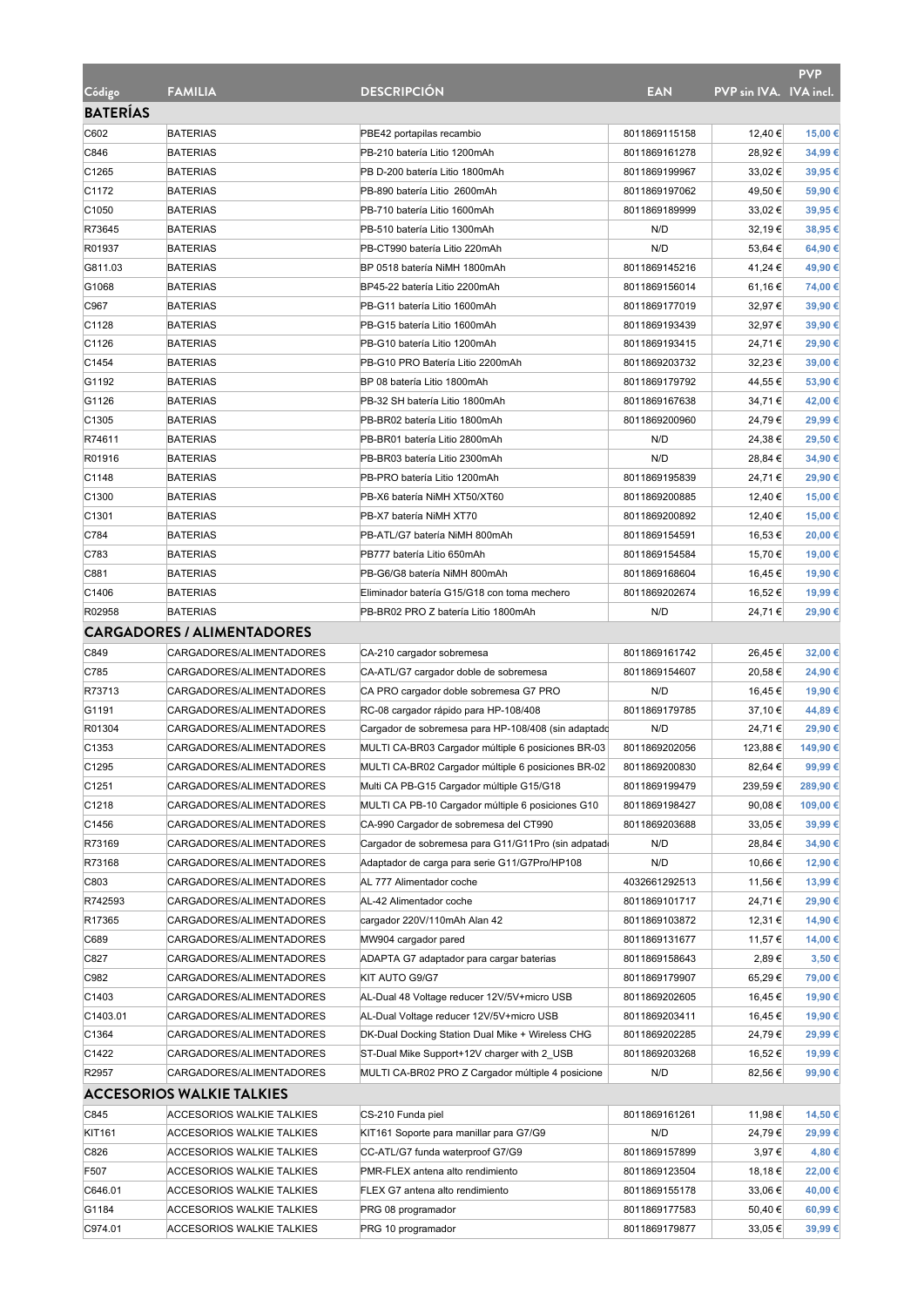|                   |                                  |                                                                     |                                |                        | PVP              |
|-------------------|----------------------------------|---------------------------------------------------------------------|--------------------------------|------------------------|------------------|
| Código            | <b>FAMILIA</b>                   | <b>DESCRIPCIÓN</b>                                                  | <b>EAN</b>                     | PVP sin IVA. IVA incl. |                  |
| C1104             | <b>ACCESORIOS WALKIE TALKIES</b> | PRG 510 programador                                                 | 8011869193002                  | 26,44 €                | 31,99€           |
| C1131             | ACCESORIOS WALKIE TALKIES        | PRG G15 programador                                                 | 8011869193460                  | 33,06 €                | 40,00 €          |
| R72450            | ACCESORIOS WALKIE TALKIES        | Clip cinturón CT210/410                                             | 8011869166716                  | 2,48 €                 | 3,00 €           |
| R73089            | ACCESORIOS WALKIE TALKIES        | Clip cinturón G11                                                   | N/D                            | 7,36€                  | 8,91€            |
| R02954            | ACCESORIOS WALKIE TALKIES        | Clip cinturon BR02 PRO Z/ G10 PRO                                   | N/D                            | 4,05 €                 | 4,90 €           |
| R01302            | ACCESORIOS WALKIE TALKIES        | Alimentador 12V. BR02 PRO Z                                         | N/D                            | 32,98€                 | 39,90€           |
| R02959            | ACCESORIOS WALKIE TALKIES        | Cable conexión serie para Multi CA-BR02 PRO Z (Máximo 2 cargadores) |                                | 8,18€                  | 9,90€            |
| <b>ALTAVOCES</b>  |                                  |                                                                     |                                |                        |                  |
| T682              | <b>ALTAVOCES</b>                 | AU-30 7-12W con filtro                                              | 8011869025037                  | 27,27€                 | 32,99€           |
| T681.01           | <b>ALTAVOCES</b>                 | AU-25 elíptico 3-5W                                                 | 8011869025020                  | 19,00 €                | 22,99€           |
| 7117              | <b>ALTAVOCES</b>                 | CB 250 elíptico 7W                                                  | 4032661071170                  | 12,40 €                | 15,00 €          |
| 71150             | <b>ALTAVOCES</b>                 | CB 150 cuadrado 5W                                                  | 4032661711502                  | 9,92€                  | 12,00 €          |
| 7113              | <b>ALTAVOCES</b>                 | CB 45 circular 5W                                                   | 4032661071132                  | 14,05 €                | 17,00 €          |
|                   | <b>ACCESORIOS EMISORAS CB</b>    |                                                                     |                                |                        |                  |
| C1430             | ACCESORIOS EMISORAS CB           | AB-DAF XF106 Soporte antena                                         | 8011869203169                  | 46,69€                 | 56,50€           |
| C1430.01          | ACCESORIOS EMISORAS CB           | AB-SCANIA NEW Soporte antena                                        | 8011869203176                  | 46,69€                 | 56,50€           |
| C1430.02          | ACCESORIOS EMISORAS CB           | AB-RENAULT T Soporte antena                                         | 8011869203183                  | 46,69€                 | 56,50€           |
| C1430.03          | <b>ACCESORIOS EMISORAS CB</b>    | AB-SCANIA R2/R3 Soporte antena                                      | 8011869203190                  | 46,69€                 | 56,50€           |
| C1430.05          | <b>ACCESORIOS EMISORAS CB</b>    | AB-MERCEDES MP4 Soporte antena                                      | 8011869203213                  | 39,26€                 | 47,50 €          |
| C1430.06          | ACCESORIOS EMISORAS CB           | AB-MAN TGX E5-E6 Soporte antena                                     | 8011869203220                  | 39.26 €                | 47,50 €          |
| C1430.07          | ACCESORIOS EMISORAS CB           | AB-IVECO HIWAY Soporte antena                                       | 8011869203237                  | 46,69€                 | 56,50€           |
| T390              | ACCESORIOS EMISORAS CB           | SP-21 Soporte espejo retrovisor                                     | 8011869021954                  | 9,91€                  | 11,99 €          |
| T633.01           | <b>ACCESORIOS EMISORAS CB</b>    | Cable antena conexión N                                             | N/D                            | 8,18€                  | 9,90€            |
| T301              | ACCESORIOS EMISORAS CB           | Cable antena con base PL                                            | 8011869021480                  | 11,56 €                | 13,99€           |
| T599              | ACCESORIOS EMISORAS CB           | DV-27PL Base antena PL                                              | 8011869023842                  | 11,56 €                | 13,99€           |
| C792              | ACCESORIOS EMISORAS CB           | DIN-78 MULTI Soporte DIN                                            | 4032661754608                  | 20,65€                 | 24,99€           |
| C791              | ACCESORIOS EMISORAS CB           | DIN-48 MULTI Soporte DIN                                            | 4032661754707                  | 20,65 €                | 24,99€           |
| C807              | ACCESORIOS EMISORAS CB           | DIN-100 PLUS Soporte DIN                                            | 4032661754905                  | 20,65€                 | 24,99€           |
| T036              | ACCESORIOS EMISORAS CB           | BM-120 PL base magnética 120mm                                      | 8011869019692                  | 28,91 €                | 34,98€           |
| C1182             | ACCESORIOS EMISORAS CB           | BM-MP base magnética DV 117mm                                       | 8011869197239                  | 22,31 €                | 27,00 €          |
| C1183             | ACCESORIOS EMISORAS CB           | BM-MLC143 base magnética PL 117mm                                   | 8011869197246                  | 23,97€                 | 29,00 €          |
| C1318             | ACCESORIOS EMISORAS CB           | PRG 30 Programador par Midland M30                                  | 8011869201134                  | 24,71€                 | 29,90 €          |
| 4410              | ACCESORIOS EMISORAS CB           | SWR 20 medidor ROE 1,5-150MHz                                       | 4032661044105                  | 24,71€                 | 29,90 €          |
| 4412              | ACCESORIOS EMISORAS CB           | SWR 30 medidor RIOE/Wat 1,5-150MHz                                  | 4032661044129                  | 24,75 €                | 29,95€           |
| C882              | ACCESORIOS EMISORAS CB           | 747 HF amplificador HF 150W                                         | 8011869168611                  | 65,29€                 | 79,00 €          |
| C589              | <b>ACCESORIOS EMISORAS CB</b>    | RDT-10 reductor tensión 10A                                         | 8011869113666                  | 26,45€                 | 32,00 €          |
| T060              | <b>ACCESORIOS EMISORAS CB</b>    | C-3 PIN cable alimentación 3 pin                                    | 8011869019876                  | 6,60€                  | 7,99€            |
| T704              | <b>ACCESORIOS EMISORAS CB</b>    | Cable alimentación Midland                                          | 11869000186                    | 3,22 €                 | 3,90 €           |
| T431              | ACCESORIOS EMISORAS CB           | PM3 Soporte micro                                                   | 8011869022173                  | 2,48 €                 | 3,00 €           |
| T570              | ACCESORIOS EMISORAS CB           | PMF Soporte micro fluorescente                                      | 8011869023262                  | 2,48€                  | 3,00 €           |
| T205              | <b>ACCESORIOS EMISORAS CB</b>    | PL-259                                                              | 8011869021121                  | 3,30€                  | 3,99€            |
| T292.02           | <b>ACCESORIOS EMISORAS CB</b>    | PL-259 R                                                            | 8011869021442                  | 2,47€                  | 2,99€            |
| T377              | <b>ACCESORIOS EMISORAS CB</b>    | <b>PL-259 RL</b>                                                    | 8011869021879                  | 3,30€                  | 3,99€            |
| T370.01           | ACCESORIOS EMISORAS CB           | LC-27/10                                                            | N/D                            | 3,30€                  | 3,99€            |
| T751              | <b>ACCESORIOS EMISORAS CB</b>    | GR-F Soporte vierteagüas                                            | 8011869301407                  | 11,95 €                | 14,46€           |
| C1408             | <b>ACCESORIOS EMISORAS CB</b>    | AM-Dual Adhesive Support Dual Mike                                  | 8011869202766                  | 4,96€                  | 6,00 €           |
| C1407             | ACCESORIOS EMISORAS CB           | VM-Dual Vent Mount Dual Mike                                        | 8011869202759                  | 8,26€                  | 9,99€            |
| C1283.05          | ACCESORIOS EMISORAS CB           | CB HANDSFREE KIT 6 PIN-DUAL MIKE + PTT                              | 8011869203336                  | 106,61 €               | 129,00 €         |
| C1283.04          | ACCESORIOS EMISORAS CB           | CB HANDSFREE KIT 4 PIN-DUAL MIKE + PTT                              | 8011869203329                  | 106,61 €               | 129,00 €         |
| C1488             | <b>ACCESORIOS EMISORAS CB</b>    | PTT-DUAL EXTERNAL PTT FOR DUAL MIKE AND APH                         | 8011869204333                  | 40,50 €                | 49,00 €          |
| <b>ANTENAS CB</b> |                                  |                                                                     |                                |                        |                  |
| C1257             | ANTENAS CB                       | LUX 1500-PL móvil 165cm base PL                                     | 8011869199745                  | 57,85€                 | 70,00 €          |
| C1259             | <b>ANTENAS CB</b>                | LUX 1500-S móvil 1500MMm con base DV y cable                        | 8011869199769                  | 82,64 €                | 99,99€           |
| C1258             | <b>ANTENAS CB</b>                | LUX 1000-S móvil 1000MM con base DV y cable                         | 8011869199752                  | 74,38€                 | 90,00€           |
| C1330             | <b>ANTENAS CB</b>                | LUX 700-PL Antena CB con LUZ PL                                     | 8011869201592                  | 49,50 €                | 59,90 €          |
|                   |                                  |                                                                     |                                |                        |                  |
| C871<br>C872      | ANTENAS CB<br>ANTENAS CB         | X-TURBO 60 Antena CB<br>X-TURBO 80 Antena CB Alto rrendimiento      | 8011869167065<br>8011869167072 | 78,51 €<br>82,56€      | 95,00€<br>99,90€ |
|                   |                                  | MP120 móvil 120cm con base DV y cable                               | 8011869196836                  | 24,71€                 | 29,90 €          |
| C1161             | ANTENAS CB                       |                                                                     |                                |                        |                  |
| C1162             | <b>ANTENAS CB</b>                | MP CHARLIE móvil 68cm con base DV y cable                           | 8011869196843                  | 32,97€                 | 39,89€           |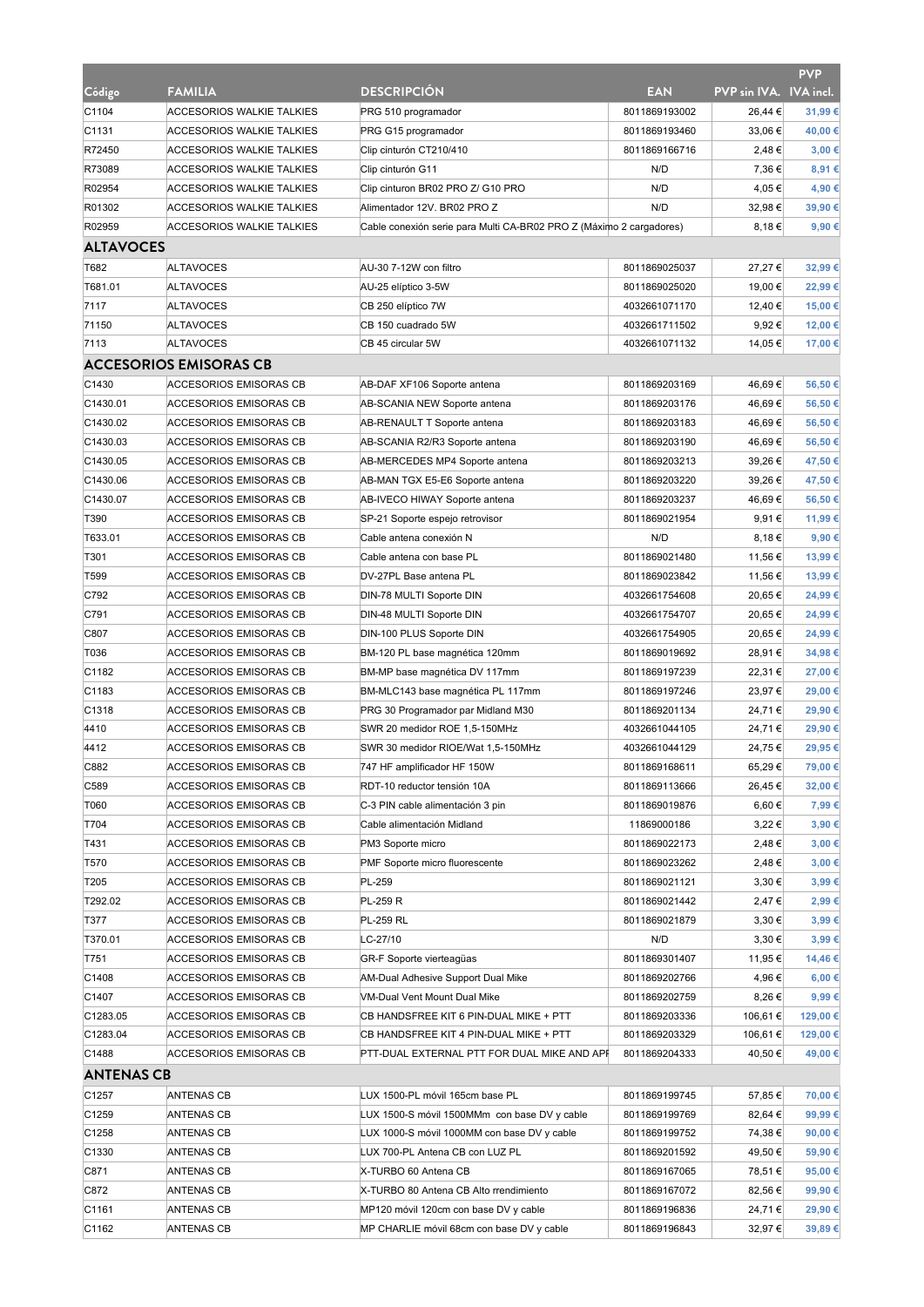|                          |                                                        |                                                                                                   |                                |                        | <b>PVP</b>          |
|--------------------------|--------------------------------------------------------|---------------------------------------------------------------------------------------------------|--------------------------------|------------------------|---------------------|
| Código                   | <b>FAMILIA</b>                                         | <b>DESCRIPCIÓN</b>                                                                                | <b>EAN</b>                     | PVP sin IVA. IVA incl. |                     |
| C1164                    | <b>ANTENAS CB</b>                                      | MLC 143 móvil 170cm con base PL y cable                                                           | 8011869196867                  | 28,93€                 | 35,00€              |
| <b>KIT210</b>            | <b>ANTENAS CB</b>                                      | MP120 + base magnética BM-MP                                                                      | N/D                            | 45,37 €                | 54,90€              |
| <b>KIT211</b>            | <b>ANTENAS CB</b>                                      | MP CHARLIE + base magnética BM-MP                                                                 | N/D                            | 42,98€                 | 52,00 €             |
| <b>KIT212</b>            | <b>ANTENAS CB</b>                                      | MLC143 + base magnética BM-MLC143                                                                 | N/D                            | 38,84 €                | 47,00 €             |
| T638                     | <b>ANTENAS CB</b>                                      | ALAN S9 PLUS móvil 150cm con base DV y cable                                                      | 8011869024474                  | 49,50 €                | 59,90€              |
| <b>KIT007</b>            | <b>ANTENAS CB</b>                                      | ML-145 MAG con base magnética 120mm                                                               | N/D                            | 57,84 €                | 69,99€              |
| T562.01                  | <b>ANTENAS CB</b>                                      | AL-145 móvil 145cm base PL                                                                        | 8011869023088                  | 41,31 €                | 49,99€              |
| C <sub>593</sub>         | <b>ANTENAS CB</b>                                      | MINI Móvil acero 66cm con base DV y cable                                                         | 8011869114908                  | 41,24 €                | 49,90 €             |
| C592                     | ANTENAS CB                                             | SUPER-MINI móvil fibra 33cm con base DV y cable                                                   | 8011869114892                  | 34,71€                 | 42,00 €             |
| C1018                    | <b>ANTENAS CB</b>                                      | Midland LC29 Antena CB con base magnética                                                         | 46014182462                    | 24,79€                 | 30,00 €             |
| 65215                    | <b>ANTENAS CB</b>                                      | CBM-108 Antena CB magnética (Midland 18-244)                                                      | 4032661652157                  | 16,44 €                | 19,89€              |
| 6330                     | <b>ANTENAS CB</b>                                      | ML130 Antena CB magnética 115cm                                                                   | 4032661063304                  | 32,98€                 | 39,91€              |
| C611.01                  | <b>ANTENAS CB</b>                                      | ANT 42 recambio Alan 42                                                                           | 8011869203244                  | 15,70 €                | 19,00 €             |
| C1020                    | <b>ANTENAS CB</b>                                      | LC65 CB Antena + Base magnética                                                                   | 8011869186431                  | 57,77€                 | 69,90€              |
| 6578                     | <b>ANTENAS CB</b>                                      | Hyflex CL27 BNC, 54cm                                                                             | 4032661065780                  | 24,71€                 | 29,90 €             |
| 6577                     | <b>ANTENAS CB</b>                                      | Hyflex CL27 TNC, 54cm                                                                             | 4032661065773                  | 24,71€                 | 29,90€              |
| <b>ANTENAS VHF / UHF</b> |                                                        |                                                                                                   |                                |                        |                     |
| C632                     | <b>ANTENAS VHF/UHF</b>                                 | M-150 GSA móvil VHF/UHF                                                                           | 8011869116650                  | 26,86€                 | 32,50 €             |
| C646                     | <b>ANTENAS VHF/UHF</b>                                 | SRH-536 Portatil VHF/UHF SMA                                                                      | 8011869116797                  | 23,97€                 | 29,00 €             |
| C645                     | ANTENAS VHF/UHF                                        | SRH-701 S portátil VHF/UHF SMA                                                                    | 8011869116780                  | 18,60 €                | 22,50 €             |
| C848.01                  | ANTENAS VHF/UHF                                        | ANT 410 recambio CT410                                                                            | 8011869169496                  | 10,74 €                | 13,00 €             |
| R01940                   | <b>ANTENAS VHF/UHF</b>                                 | ANT 710 recambio CT710 (antes C1051)                                                              | N/D                            | 10,74 €                | 13,00 €             |
| R72770                   | <b>ANTENAS VHF/UHF</b>                                 | Antena corta para G11/15/18                                                                       | 8011869180439                  | 11,49€                 | 13,90 €             |
| R72725                   | ANTENAS VHF/UHF                                        | ANT 108 recambio HP108                                                                            | N/D                            | 12,31 €                | 14,90 €             |
| R73197                   | <b>ANTENAS VHF/UHF</b>                                 | ANT 408 recambio HP408                                                                            | N/D                            | 12,31 €                | 14,90 €             |
| R01940                   | <b>ANTENAS VHF/UHF</b>                                 | ANT 990 recambio CT990                                                                            | N/D                            | 16,44 €                | 19,89€              |
| <b>INTERCOM MOTO</b>     |                                                        |                                                                                                   |                                |                        |                     |
| C1411                    | <b>INTERCOM MOTO</b>                                   | <b>BTX1 PROS</b>                                                                                  | 8011869202803                  | 148,75€                | 179,99€             |
| C1411.01                 | <b>INTERCOM MOTO</b>                                   | BTX1 PRO S TWIN                                                                                   | 8011869202810                  | 247,93 €               | 299,99€             |
| C1414.02                 | <b>INTERCOM MOTO</b>                                   | BTX2 PRO S LR - SINGLE                                                                            | 8011869204531                  | 223,13€                | 269,99€             |
| C1414.03                 | <b>INTERCOM MOTO</b>                                   | BTX2 PRO S LR - TWIN                                                                              | 8011869204548                  | 388,42€                | 469,99€             |
| C1502                    | <b>INTERCOM MOTO</b>                                   | <b>BT RUSH - SINGLE</b>                                                                           | 8011869204692                  | 223,13 €               | 269,99€             |
| C1502.01                 | <b>INTERCOM MOTO</b>                                   | <b>BT RUSH -TWIN</b>                                                                              | 8011869204708                  | 396,69€                | 479,99€             |
| C1414                    | <b>INTERCOM MOTO</b>                                   | BTX2 PRO S Dual Core                                                                              | 8011869202889                  | 190,07€                | 229,99€             |
| C1414.01                 | <b>INTERCOM MOTO</b>                                   | BTX2 PRO S TWIN Dual Core                                                                         | 8011869202896                  | 347,10 €               | 419,99 €            |
| C1410                    | <b>INTERCOM MOTO</b>                                   | <b>BT MINI Single</b>                                                                             | 8011869202780                  | 107,43 €               | 129,99€             |
| C1410.01                 | <b>INTERCOM MOTO</b>                                   | <b>BT MINI Twin</b>                                                                               | 8011869202797                  | 206,60 €               | 249,99€             |
| C1230.08                 | <b>INTERCOM MOTO</b>                                   | BTX1 PRO                                                                                          | 8011869203527                  | 148,75 €               | 179,99€             |
| C1230.09                 | <b>INTERCOM MOTO</b>                                   | <b>BTX1 PRO TWIN</b>                                                                              | 8011869203534                  | 247,93 €               | 299,99€             |
| C1222.02                 | <b>INTERCOM MOTO</b>                                   | BT NEXT PRO                                                                                       | 8011869201165                  | 247,93 €               | 299,99€             |
| C1222.03                 | <b>INTERCOM MOTO</b>                                   | BT NEXT PRO TWIN                                                                                  | 8011869201172                  | 413,21 €               | 499,99€             |
| C1322                    | <b>INTERCOM MOTO</b>                                   | BT You&Me PACK BT NEXT PRO + BTX1 PRO                                                             | 8011869201479                  | 305,78€                | 369,99€             |
| C1310                    | <b>INTERCOM MOTO</b>                                   | BT-GO JET                                                                                         | 8011869201042                  | 99,09€                 | 119,90 €            |
| C1310.01                 | <b>INTERCOM MOTO</b>                                   | BT-GO UNI                                                                                         | 8011869201059                  | 99,09€                 | 119,90 €            |
| 15540                    | <b>INTERCOM MOTO</b>                                   | Albrecht BPA 400                                                                                  | 4032661155405                  | 57,77€                 | 69,90€              |
| 15550                    | <b>INTERCOM MOTO</b>                                   | Albrecht BPA 600                                                                                  | 4032661155504                  | 82,56€                 | 99,90€              |
|                          | <b>INTERCOM MOTO BULK</b>                              |                                                                                                   |                                |                        |                     |
| 102029<br>R02187         | <b>INTERCOM MOTO BULK</b><br><b>INTERCOM MOTO BULK</b> | BTX1 PRO BULK (solo unidad BT sin accesorios)<br>BTX1 PRO S BULK (solo unidad BT sin accesorios)  | N/D<br>N/D                     | 107,36 €<br>111,49€    | 129,91€<br>134,90 € |
|                          |                                                        |                                                                                                   | N/D                            |                        |                     |
| 102030<br>102031         | <b>INTERCOM MOTO BULK</b><br><b>INTERCOM MOTO BULK</b> | BT NEXT PRO BULK (solo unidad BT sin accesorios)<br>BTX2 PRO BULK (solo unidad BT sin accesorios) | N/D                            | 189,26 €<br>140,41 €   | 229,00 €<br>169,90€ |
| R02188                   | <b>INTERCOM MOTO BULK</b>                              | BTX2 PRO S BULK (solo unidad BT sin accesorios)                                                   | N/D                            | 148,68€                | 179,90 €            |
|                          |                                                        |                                                                                                   |                                |                        |                     |
| <b>ACCESORIOS BT'S</b>   |                                                        |                                                                                                   |                                |                        |                     |
| C1238                    | <b>ACCESORIOS BT's</b>                                 | BT BUTTON botón PTT para BT APP                                                                   | 8011869199073                  | 41,31 €                | 49,99€              |
| C1507                    | <b>ACCESORIOS BT's</b>                                 | Altavoces RCF Alta definición                                                                     | 8011869204777                  | 40,50 €                | 49,00 €             |
| C1504<br>C1505           | <b>ACCESORIOS BT's</b><br><b>ACCESORIOS BT's</b>       | BT RUSH Audi Kit (Completo)<br>Kit fijación BT RUSH (Mordaza y adhesivo)                          | 8011869204746<br>8011869204753 | 81,82 €<br>17,70 €     | 99,00 €<br>21,42€   |
| C1506                    | <b>ACCESORIOS BT's</b>                                 | BT RUSH MOUNTING KIT (Base de enganche magnétic                                                   | 8011869204760                  | 23,97€                 | 29,00 €             |
| C1508                    | <b>ACCESORIOS BT's</b>                                 | Cable carga USB-C para BT RUSH                                                                    | 8011869204784                  | 7,44 €                 | 9,00 €              |
|                          |                                                        |                                                                                                   |                                |                        |                     |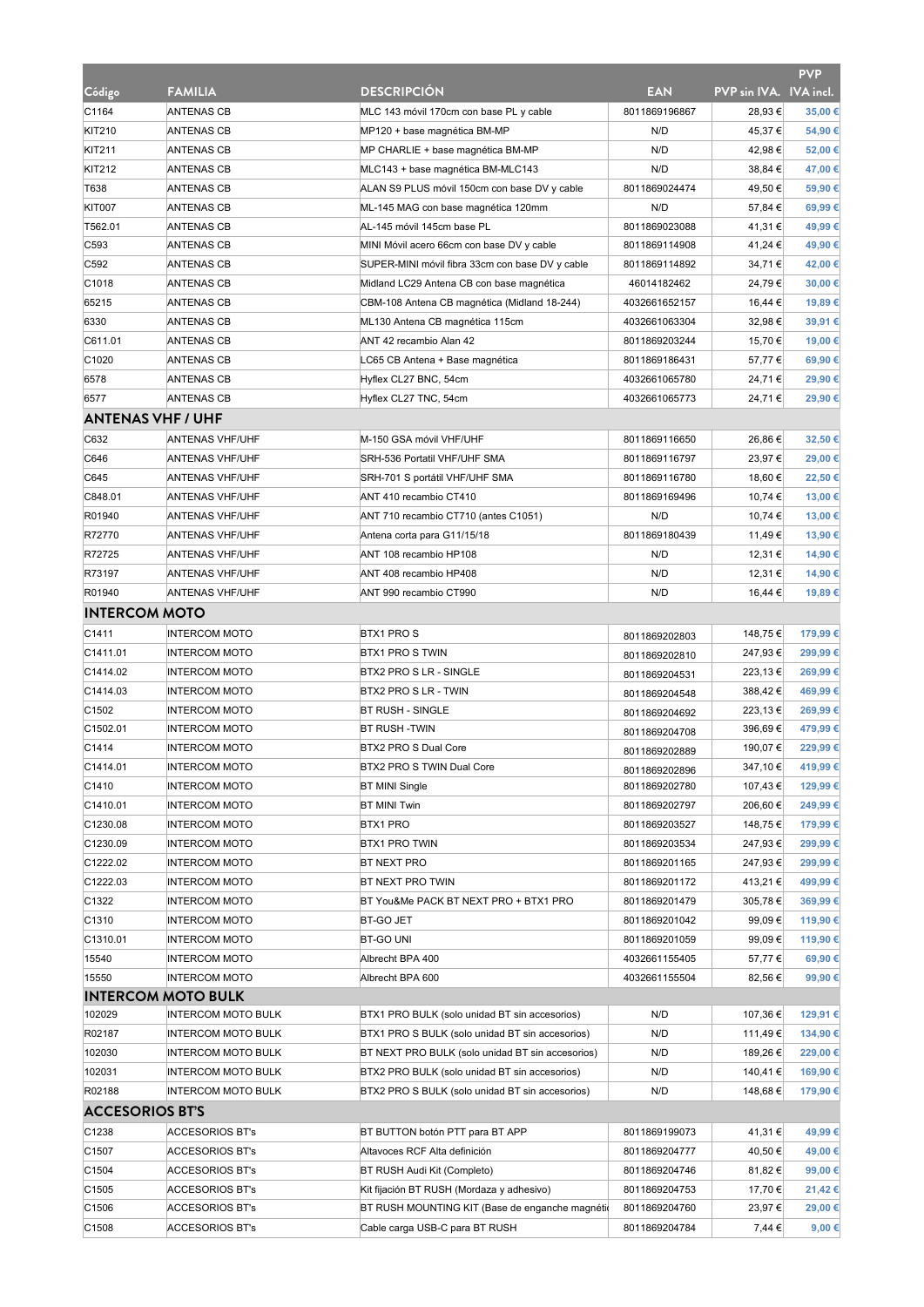|                           |                                         |                                                        |               |                        | <b>PVP</b> |
|---------------------------|-----------------------------------------|--------------------------------------------------------|---------------|------------------------|------------|
| Código                    | <b>FAMILIA</b>                          | <b>DESCRIPCION</b>                                     | <b>EAN</b>    | PVP sin IVA. IVA incl. |            |
| C1509                     | <b>ACCESORIOS BT's</b>                  | Recambio altavoz RCF (unidad)                          | 8011869204791 | 15,70 €                | 19,00 €    |
| C1510                     | <b>ACCESORIOS BT's</b>                  | Microfono de brazo BT RUSH (compatible serie PRO)      | 8011869204807 | 15,70 €                | 19,00 €    |
| C1252.02                  | <b>ACCESORIOS BT's</b>                  | BT PRO Audio Kit HiFi (Completo)                       | 8011869202247 | 57,84 €                | 69,99€     |
| C1294                     | <b>ACCESORIOS BT's</b>                  | BT PRO HI-FI (sólo altavoces)                          | 8011869200823 | 24,79€                 | 29,99€     |
| C1253                     | <b>ACCESORIOS BT's</b>                  | Micrófono de varilla larga cascos jet                  | 8011869199516 | 16,52 €                | 19,99€     |
| C1255                     | <b>ACCESORIOS BT's</b>                  | Cable audio estéreo 3,5mm AUX serie PRO                | 8011859199530 | 8,26€                  | 10,00€     |
| R74290                    | <b>ACCESORIOS BT's</b>                  | Micrófono brazo corto para cascos jet                  | N/D           | 8,18€                  | 9,90€      |
| R74289                    | <b>ACCESORIOS BT's</b>                  | Micrófono hilo                                         | N/D           | 8,18€                  | 9,90€      |
| R74446                    | <b>ACCESORIOS BT's</b>                  | Altavoz unidad BT PRO HIFI                             | N/D           | 12,40 €                | 15,00 €    |
| R74280                    | <b>ACCESORIOS BT's</b>                  | Soporte deslizante con luz emergencia                  | N/D           | 24,71€                 | 29,90 €    |
| R74299                    | <b>ACCESORIOS BT's</b>                  | Base biadhesiva para montaje                           | N/D           | $9,05 \in$             | 10,95€     |
| R74279                    | <b>ACCESORIOS BT's</b>                  | Kit montaje doble: adhesivo y mordaza. Serie PRO       | N/D           | 13,14 €                | 15,90€     |
| R74276                    | <b>ACCESORIOS BT's</b>                  | Cable recarga micro-usb individual serie PRO           | N/D           | 4,13 €                 | 5,00 €     |
| R74277                    | <b>ACCESORIOS BT's</b>                  | Cable recarga micro-usb doble serie PRO                | N/D           | 8,18€                  | 9,90 €     |
| C <sub>1511</sub>         | <b>ACCESORIOS BT's</b>                  | Demo Kit BT RUSH                                       | 8011869204814 | 57,03 €                | 69,00 €    |
| C1449                     | <b>ACCESORIOS BT's</b>                  | Demo Kit linea PRO                                     | N/D           | 57,02 €                | 68,99€     |
| C1439                     | <b>ACCESORIOS BT's</b>                  | <b>BTMINI AUDIO KIT</b>                                | 8011869203480 | 32,97€                 | 39,90 €    |
| C1440                     | <b>ACCESORIOS BT's</b>                  | BTMINI-Adhesive (Base adhesiva BTMINI)                 | 8011869203497 | 8,26€                  | 9,99€      |
| C1008.01                  | <b>ACCESORIOS BT's</b>                  | <b>BT Next AUDIO KIT</b>                               | 8011869183676 | 32,98€                 | 39.90€     |
| C1294.01                  | <b>ACCESORIOS BT's</b>                  | BT X HI-FI (sólo altavoces)                            | 8011869201226 | 24,79€                 | 29,99€     |
| R01012                    | <b>ACCESORIOS BT's</b>                  | Esponja negra para micro serie BTX (2piezas)           | 8011869203251 | 4,12€                  | 4,99€      |
| R73794                    | <b>ACCESORIOS BT's</b>                  | Altavoz (unidad)                                       | N/D           | 8,18€                  | 9,90 €     |
| R73470                    | <b>ACCESORIOS BT's</b>                  | <b>BTNext Mounting Kit adhesivo</b>                    | 8011869183683 | 12,31 €                | 14,90 €    |
| R01998                    | <b>ACCESORIOS BT's</b>                  | Kit velcro para dos altavoces y dos micros serie BTX   | N/D           | 4,12€                  | 4,99€      |
| C1254                     | <b>ACCESORIOS BT's</b>                  | AL BT-PRO Cargador de pared USB 5V-1A                  | 8011869199523 | 15,70 €                | 19,00 €    |
| R74677                    | <b>ACCESORIOS BT's</b>                  | Separadores para altavoces                             | N/D           | 4,12€                  | 4,99€      |
| C1514                     | <b>ACCESORIOS BT's</b>                  | MP-DIN-USB Cargador USB + USB-C Din                    | 8011869204852 | 28,93€                 | 35,00 €    |
| C1197                     | <b>ACCESORIOS BT's</b>                  | MP-W Adaptador DIN/toma encendedor BMW                 | 8011869197734 | 11,57 €                | 14,00 €    |
| C1494                     | <b>ACCESORIOS BT's</b>                  | MP-H 2USB PRO - USB charger                            | 8011869204463 | 24,71€                 | 29,90 €    |
|                           |                                         |                                                        |               |                        |            |
| <b>SOPORTES PARA MOTO</b> |                                         |                                                        |               |                        |            |
| C1487                     | SOPORTES MOTO                           | MH-PRO WC                                              | 8011869204302 | 49,50 €                | 59,90€     |
| C1490                     | SOPORTES MOTO                           | <b>MH-PRO USB</b>                                      | 8011869204357 | 45,37 €                | 54,90€     |
| C1489                     | SOPORTES MOTO                           | MH-PRO                                                 | 8011869204340 | 28,84 €                | 34,90 €    |
| C1492                     | SOPORTES MOTO                           | <b>MH-EASY</b>                                         | 8011869204364 | 24,71€                 | 29,90€     |
| C1416                     | SOPORTES MOTO                           | UA-COM-1747 + UA BIKE HARD CASE IPHONE 6/7/8           | 8011869202919 | 32,98€                 | 39,90 €    |
| C1418                     | SOPORTES MOTO                           | UA-HARDWPS9 + UA-BIKE WATERP CASE S9                   | 8011869202933 | 32,98 €                | 39,90 €    |
| C1419                     | SOPORTES MOTO                           | UA-HARDWPS9 PLUS + UA-BIKE WATERP CASE S9              | 8011869202940 | 32,98€                 | 39,90 €    |
| KIT235                    | SOPORTES MOTO                           | Cargador 12V con soporte manillar                      | 8011869201936 | 16,45€                 | 19,90 €    |
| <b>KIT236</b>             | SOPORTES MOTO                           | Funda rígida + soporte moto para iPhone 7+             | 8011869201981 | 32,98€                 | 39,90 €    |
| KIT237                    | SOPORTES MOTO                           | Funda rígida + soporte moto para iPhone 7              | 8011869201998 | 32,98€                 | 39,90€     |
| <b>KIT238</b>             | SOPORTES MOTO                           | Funda rígida + soporte moto para Galaxy S7             | 8011869202001 | 32,98€                 | 39,90€     |
| <b>KIT241</b>             | SOPORTES MOTO                           | Funda rígida + soporte moto para Galaxy S8             | 8011869202209 | 32,98€                 | 39,90€     |
| C1346                     | SOPORTES MOTO                           | UA-BIKE Soporte manillar universal                     | 5055353710354 | 12,31 €                | 14,90 €    |
| C1096                     | SOPORTES MOTO                           | MK-GPS35 Funda suave + soporte moto                    | 8011869192869 | 32,98€                 | 39,90 €    |
| C1097                     | SOPORTES MOTO                           | MK-GPS43 Funda suave + soporte moto                    | 8011869192876 | 32,98€                 | 39,90 €    |
| C1216                     | SOPORTES MOTO                           | MK-HC IPHONE6 Funda rígida + soporte moto              | 8011869198380 | 32,98€                 | 39,90 €    |
| C1217                     | SOPORTES MOTO                           | MK-HC IPHONE6 PLUS Funda rígida + soporte moto         | 8011869198397 | 32,98€                 | 39,90 €    |
| C1102                     | SOPORTES MOTO                           | MK-IPHONE4 Funda suave + soporte moto                  | 8011869192920 | 32,98€                 | 39,90€     |
| C1100                     | SOPORTES MOTO                           | MK-SMARTPHONE Funda suave + soporte moto               | 8011869192906 | 32,98€                 | 39,90 €    |
|                           | <b>ACCESORIOS Y AURICULARES A CABLE</b> |                                                        |               |                        |            |
| 41939                     | <b>INTERCOM CABLE</b>                   | BHS-300U Set básico walkies 2 Pin                      | 4032661419392 | 16,45 €                | 19,90 €    |
| 41942                     | <b>INTERCOM CABLE</b>                   | BHS-300K Set básico walkies 2 Pin Kenwood              | 4032661419422 | 16,45 €                | 19,90 €    |
| 41955                     | <b>INTERCOM CABLE</b>                   | COHS-500 kit audio con micrófonos de hilo/brazo ajusta | 4032661419323 | 20,66 €                | 25,00 €    |
| 41930                     | <b>INTERCOM CABLE</b>                   | CHS-300 kit audio cascos integrales                    | 4032661419309 | 18,18 €                | 22,00 €    |
| 41932                     | <b>INTERCOM CABLE</b>                   | OHS-500 kit audio cascos tipo Jet                      | 4032661419552 | 18,18€                 | 22,00 €    |
| C852                      | <b>INTERCOM CABLE</b>                   | SHS-300 altavoces estéreo para casco                   | 4032661419293 | 21,49€                 | 26,00 €    |
| <b>NAVEGADORES MOTO</b>   |                                         |                                                        |               |                        |            |
| 010-02296-10              | NAVEGADORES GARMIN                      | Garmin Zümo XT                                         | 753759256340  | 413,21 €               | 499,99€    |
| 010-02019-10              | NAVEGADORES GARMIN                      | Garmin Zümo 396LM                                      | 753759207731  | 330,57€                | 399,99€    |